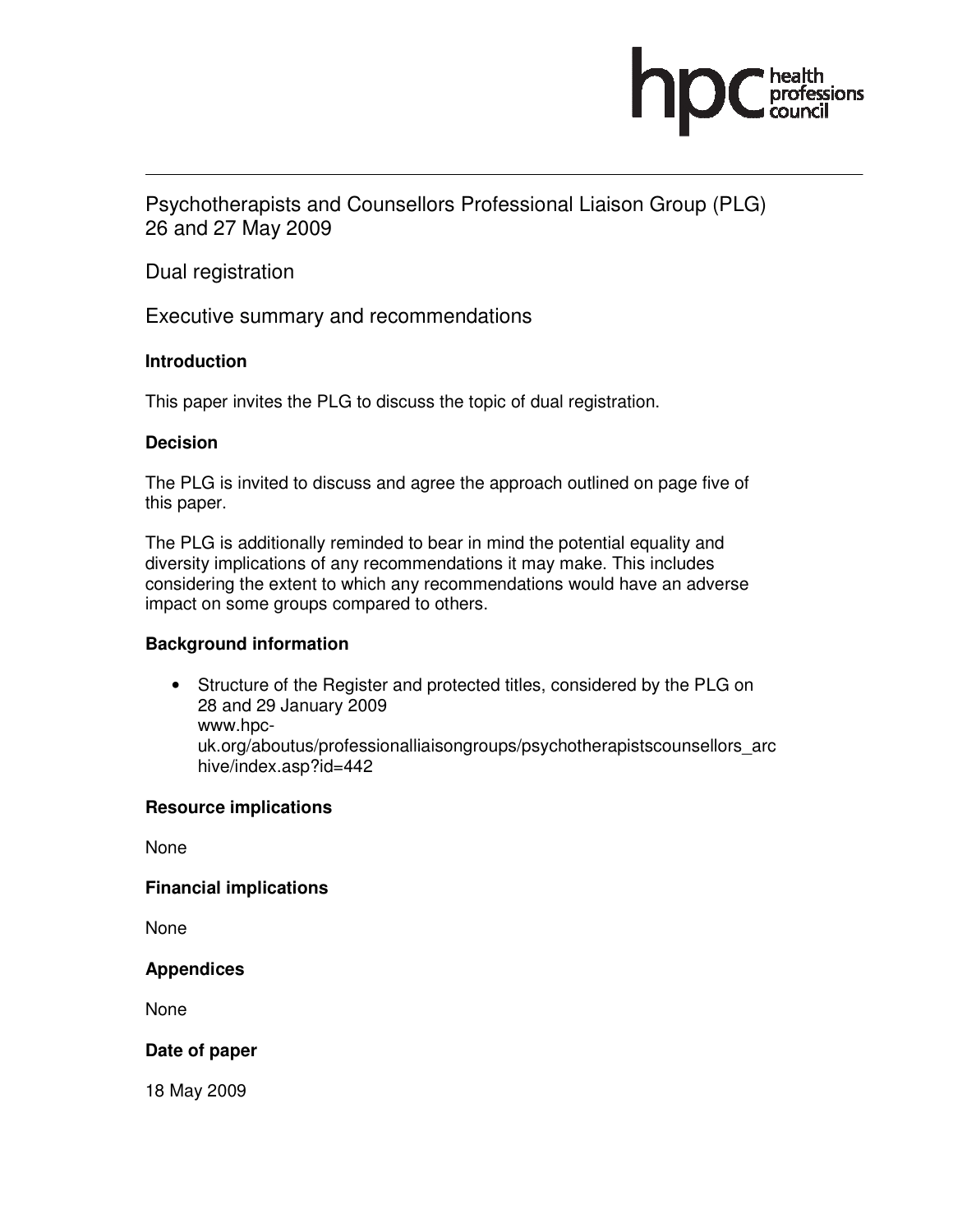# **Dual registration**

# **1. Introduction**

At its meeting in January 2009, the Group considered a paper on the structure of the Register and protected titles. As part of this, the Group considered comments made in the Call for Ideas about the implications of regulation for dual registration and the practice of other professionals.

In its discussion, the Group did not consider this to be a significant issue. However, this issue will need to be addressed in the PLG's report and the subsequent consultation. This has been raised by a member of the Group as an issue on which a clear steer from the PLG would be helpful.

This brief paper outlines the main issues in this area and invites the PLG to agree its approach.

# **2. The HPC Register and dual registration**

A small number of existing HPC registrants are dual registered with other statutory regulators or are registered in more than one part of the HPC Register.

For example, some operating department practitioners are also registered nurses; some physiotherapists are also registered as podiatrists. Other registrants may be registered with voluntary organisations – e.g. some art therapists are also members of psychotherapy and counselling registers.

Each part of the Register attracts a registration fee. Therefore, someone who was registered as both a physiotherapist and a podiatrist would pay two registration fees. Whether they needed to be registered twice would be a professional decision for the individual, taking into account whether they were using the protected title or, if applicable, whether their employer required registration for the role they were performing. If they wished to use a protected title they would need to be registered in the relevant part of the Register.

However, someone 'registered more than once' in the same part of the Register would not need to pay two registration fees. For example, if someone was registered as both a psychotherapist and a counsellor, they would pay one registration fee. They would have one entry in our registration system but would appear as both a psychotherapist and counsellor on the public facing register, and have access to both protected titles which would appear on their registration certificate.

### **3. Responses to the Call for Ideas**

A small number of respondents asked about the impact of regulation and protecting professional titles on the practice in these areas of other professionals. Other respondents referred more generally to counselling and psychotherapy interventions performed by other regulated and non-regulated staff.

The British Psychological Society holds a register of psychologists that are qualified to practice in psychotherapy and raised the impact upon psychologists who use the title psychotherapist if the title was protected. They said that psychologists who are able to undertake psychotherapy should be able to use the requisite title without the need for additional registration. They suggested that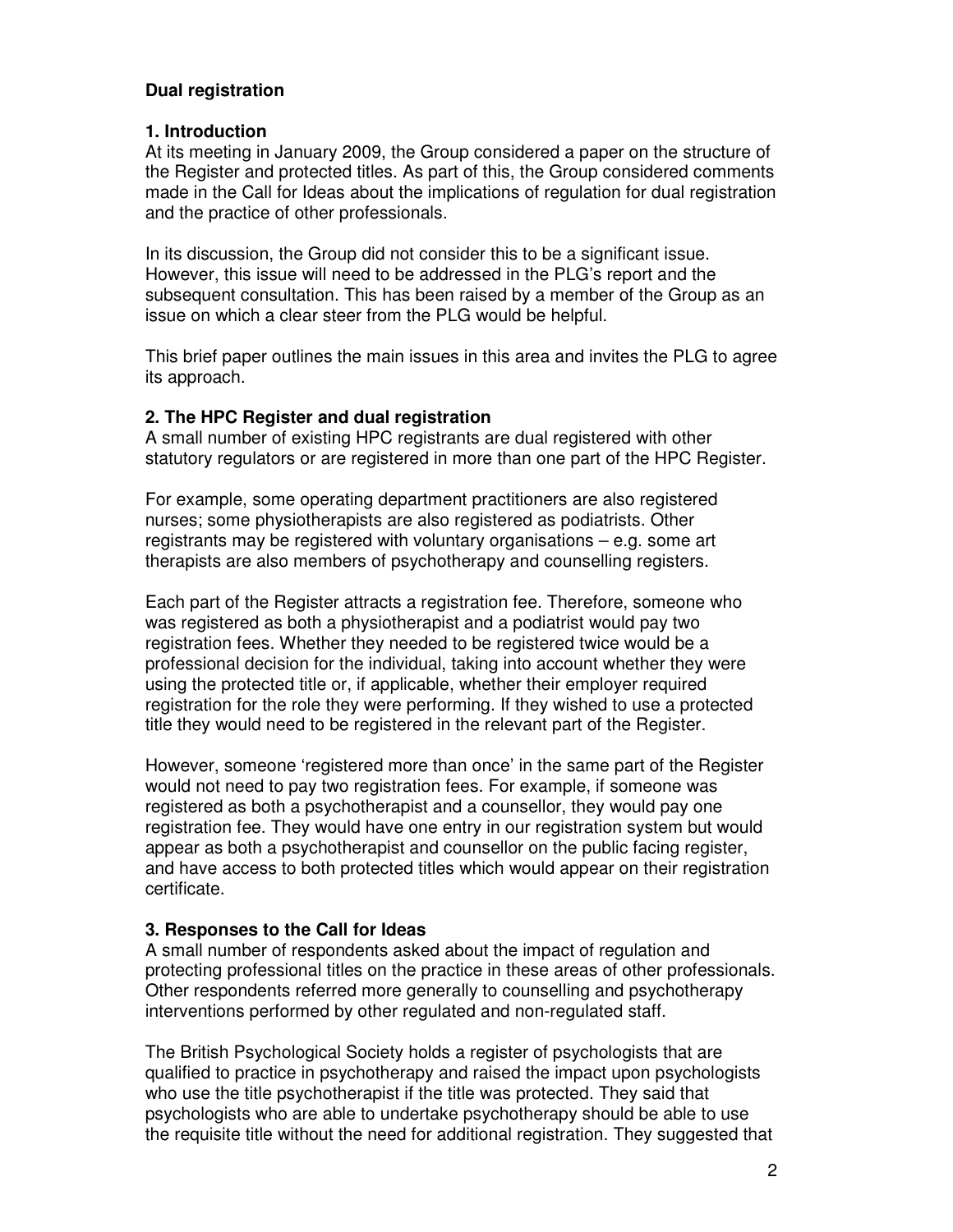one alternative might be a 'post-registration flag' on a psychologists' HPC registration.

The British Psychoanalytic Council wanted to ensure that those undertaking psychotherapy were qualified and met the requisite standards and that other professionals did not undertake activities that were outside of their scope of practice and that that should be undertaken by a psychotherapist.

#### **4. Discussion**

In this section some of the possible issues in this area are outlined in order to assist the Group's discussion.

#### **4.1 Protection of title**

The paper considered by the PLG at its meeting in January 2009 outlined the HPC's protection of title powers. This paper explained that, in keeping with most of the other professional regulators, the HPC regulates by protected title. Protected titles are linked to parts of the HPC Register and only someone in that part is able to legally use the protected title or titles of that part.

The paper also explained that in cases of alleged misuse of protected titles by persons who are not registered, the HPC can take action where the title is expressly used and where its use is implied. As an example, in the recommendations, a person who used the title 'psychotherapist' but who was not registered could be liable to prosecution; someone who did not use the title but who advertised that they offered 'psychotherapy' could also be prosecuted. However, the HPC would only be successful in any action if it could demonstrate that there was an 'intention to deceive'.

It is important to note, therefore, that as titles rather than functions are protected, protection of title would not prevent other professions from employing psychotherapy or counselling interventions as part of their practice. However, the use of the titles 'psychotherapist' and 'counsellor' would be restricted to those who are HPC registered.

### **4.2 Extent of the potential problem**

It is difficult to assess the extent of any potential problem of protecting the titles 'psychotherapist' and 'counsellor' in respect of the dual registration of other professionals. In responses to the Call for Ideas, it was noted by some respondents that psychotherapy and counselling interventions are undertaken by a variety of different practitioners. However, the issue of the continued use of a protected title and dual registration was only raised by one group – psychologists.

The British Psychological Society holds a Register of psychologists who are qualified in delivering psychotherapy. A cursory examination of this Register reveals that a number of practitioners also hold membership of psychotherapy and counselling registers. Some practitioners, therefore, would be likely to be eligible for separate registration as psychotherapists. It is unclear the number of psychologists who would not be eligible to register via the voluntary register transfer or an approved programme who would wish to use the title 'psychotherapist' to describe an area of their professional practice. The BPS Register of psychologists practising in psychotherapy might be considered as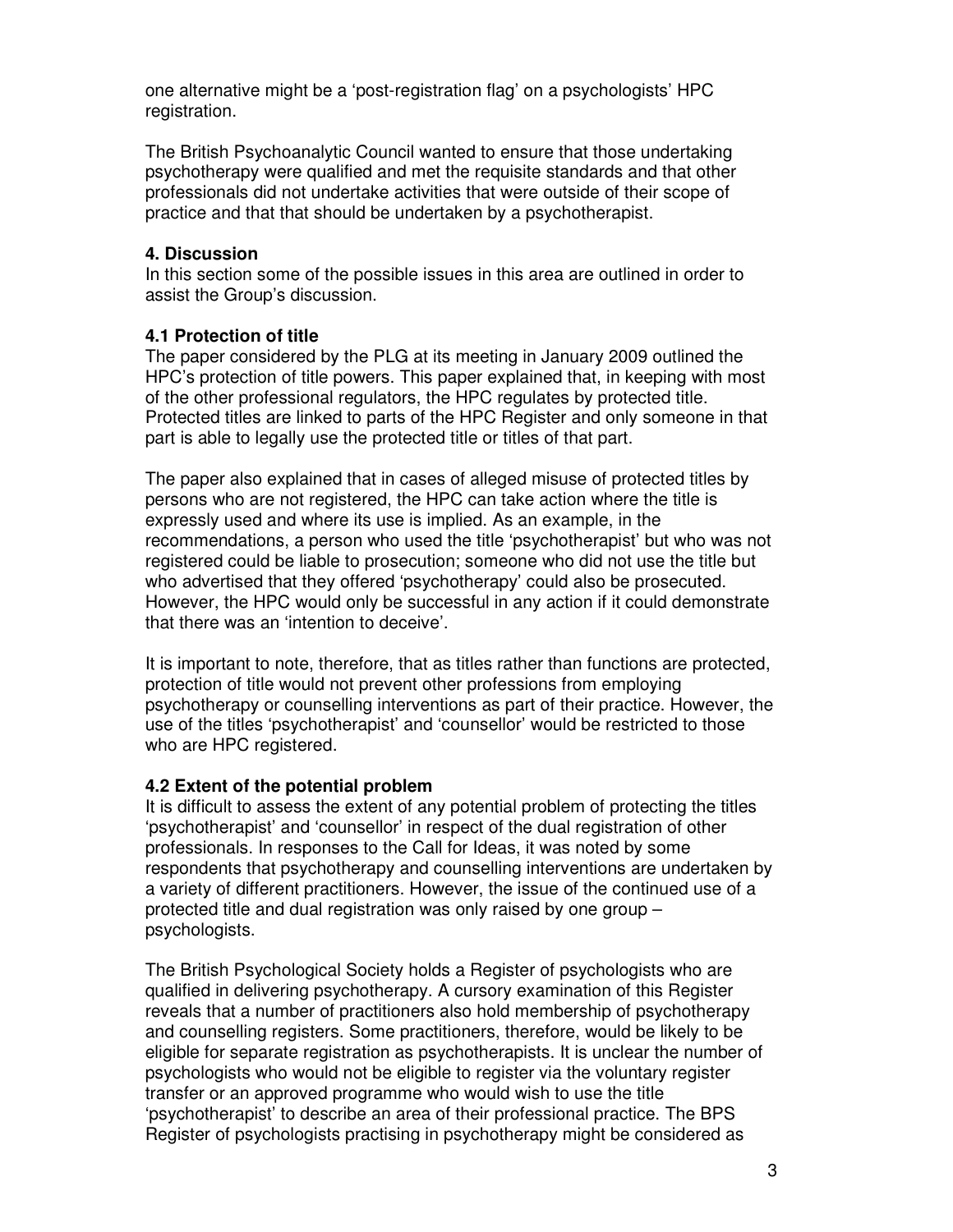part of the process for determining which registers should transfer to the HPC Register.

The Group may wish to discuss the suggestion that psychologists might be able to continue to use the protected title without the need for additional registration. The HPC Executive would suggest that such an approach would be problematic in terms of public understanding and equity with other groups who also wish to use the title and who would need to dual register.

There may be other groups who use the title 'psychotherapist'. 'Counsultant psychiatrists in psychotherapy' are psychiatrists entered in the specialist register of the General Medical Council who have undertaken further specialist training in psychotherapy. This training in psychotherapy is linked to membership of psychotherapy and counselling registers and our understanding, therefore, is that the majority of practitioners are likely to be eligible to register via the voluntary register transfer or an approved programme. Dual registration was not cited as a potential problem for this group in Call for Ideas responses.

**4.3 Department of Health Steering Group on the Statutory Regulation of Practitioners of Acupuncture, Herbal Medicine, Traditional Chinese Medicine and other Traditional Medicine Systems Practised in the UK**  In the recent report of a Department of Health working group, the use of protected titles by other already regulated health professionals was discussed. The working group suggested that an agreement might be reached by which other regulated professions might be able to continue to use the proposed protected title 'acupuncturist', provided they were clear about their professional background and that it was clear that they used acupuncture as part of the practice of that first profession. The Department of Health is due to consult on the recommendations of the Steering Group so no final decision has been made in respect of this suggestion.

The Group may wish to consider the merits of this suggestion in relation to psychotherapists and counsellors. In particular, whether such an arrangement would pose difficulties in terms of clarity for members of the public.